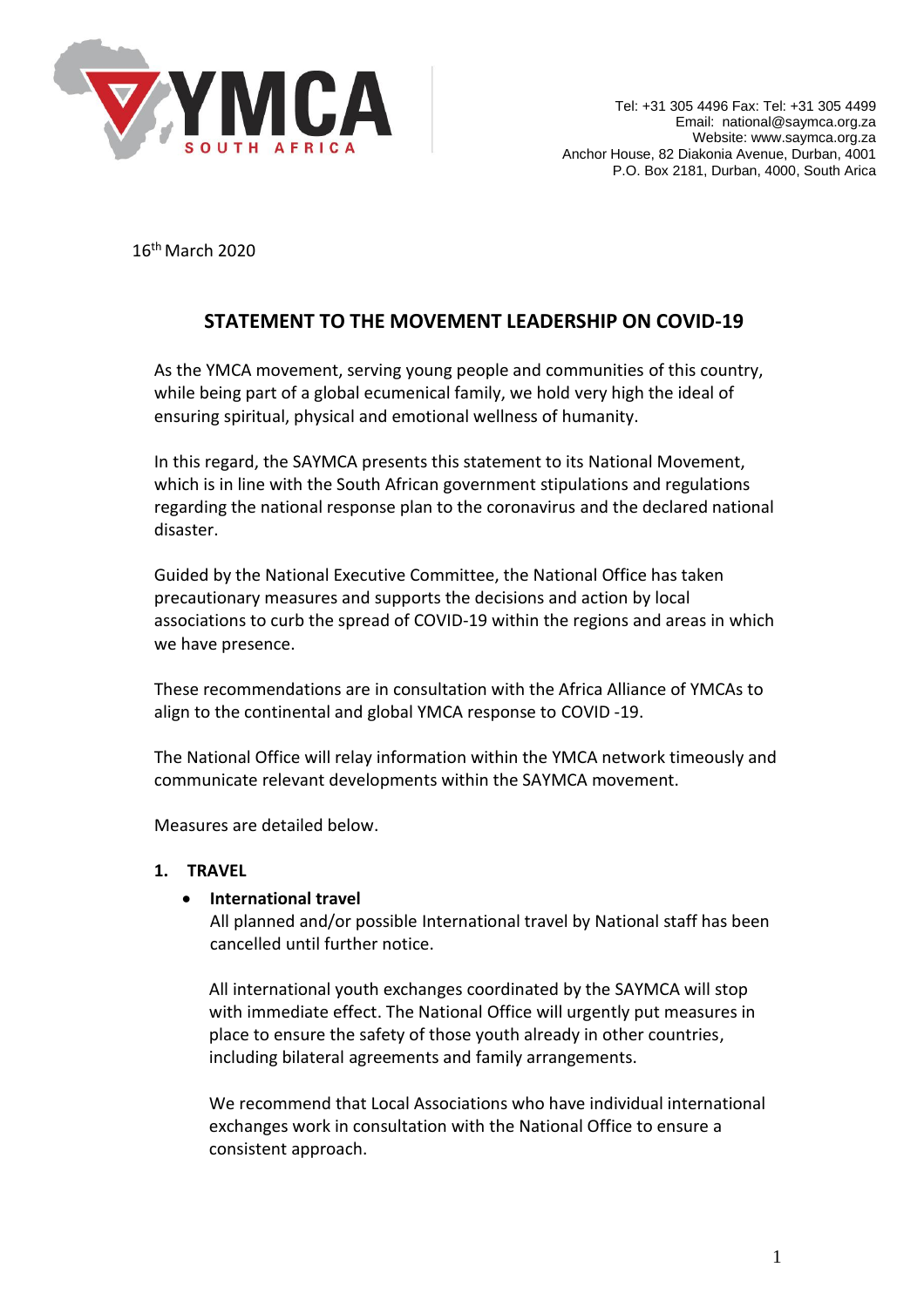

• The National Office will cease all domestic travel via public transport, whether road or air. We recommend that where at all possible, local associations do the same.

### • **Programmes**

It is recommended that all programme activities involving physical contact are put on hold, until after Easter in April. Programme work will continue via central YMCA offices and through online communication, taking into account any necessary reorganisation based on COVID -19 considerations.

## • **Public engagement**

Core work involving stakeholders and duty bearers is to continue at this stage, as long as sanitation, social distancing and South African national directives are adhered to.

We further emphasise the government requirement to suspend large gatherings involving 100 people and more. We support all decisions regarding suspension of small group gatherings where health safety cannot be controlled.

## • **Facilities**

The National Office will remain open at this stage. It is recommended that Local Associations suspend all activities that take place within their facilities, until further notice. We encourage Local Associations to make decisions on office arrangements, as well as public facilities based on local realities and safety.

We call for all places of work within the movement to be equipped with sufficient sanitation, in particular soap and hand sanitiser, and to remove hand towels and similar communal equipment.

We further call on Local YMCAs, wherever possible, to position their facilities within their community as a place of safety for people requiring assistance, both physical and emotional. This will require proper signage, adequate supplies of sanitizer, soap and other essential supplies in order to serve our communities over this stressful time. We stress that all known precautions should be taken by YMCA staff and volunteers to prevent any spread of the virus during this time.

#### • **Containing possible exposure**